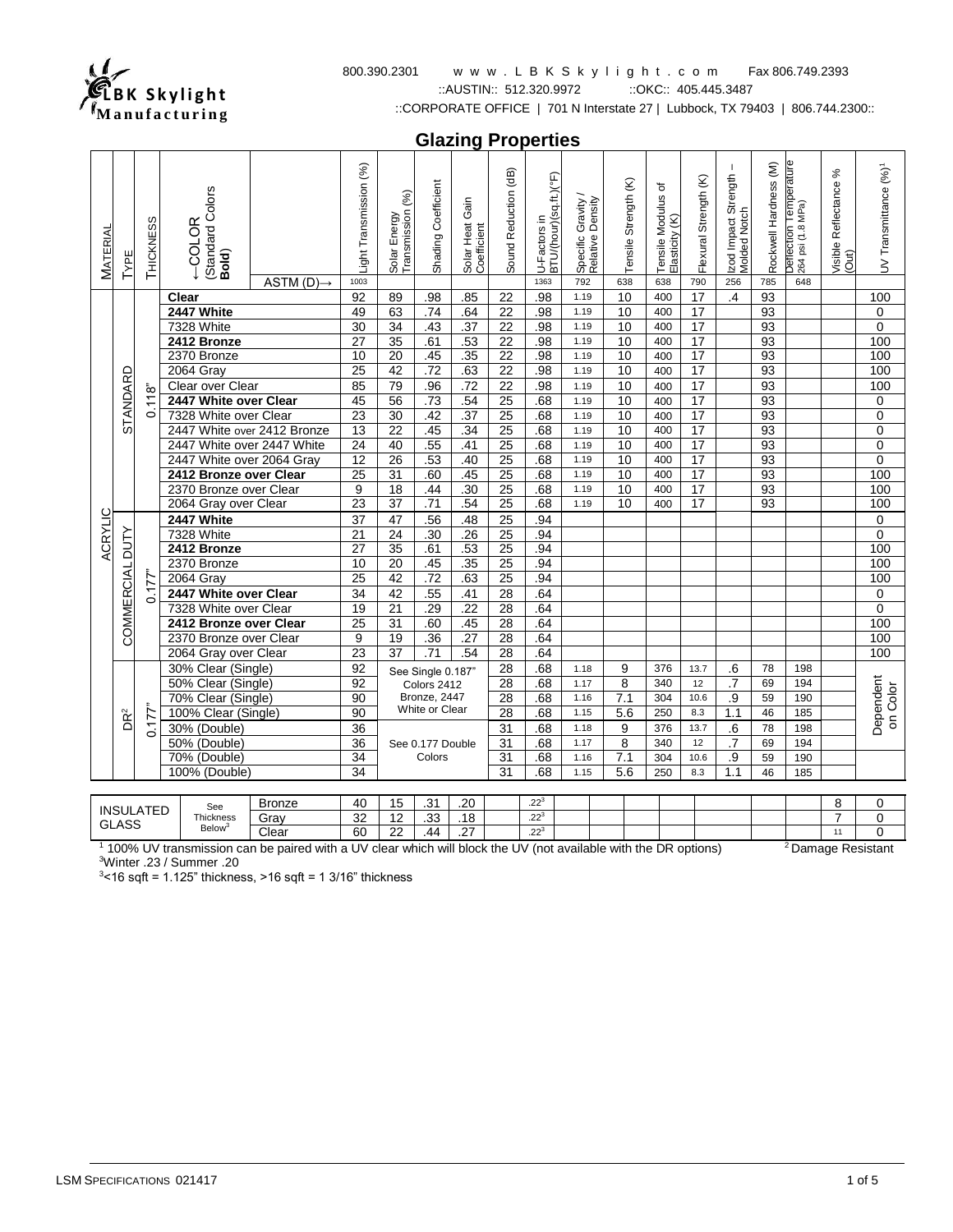

## 800.390.2301 w w w . L B K S k y l i g h t . c o m Fax 806.749.2393

::AUSTIN:: 512.320.9972 :: OKC:: 405.445.3487

::CORPORATE OFFICE | 701 N Interstate 27 | Lubbock, TX 79403 | 806.744.2300::

|               |                         |                            |                        | $\tilde{}$    |                    |                                |                              |                     |                                |                 |                                        |                                               |                         |                                         |                          |                                             |                          |                                                    |                                      |                      |  |             |
|---------------|-------------------------|----------------------------|------------------------|---------------|--------------------|--------------------------------|------------------------------|---------------------|--------------------------------|-----------------|----------------------------------------|-----------------------------------------------|-------------------------|-----------------------------------------|--------------------------|---------------------------------------------|--------------------------|----------------------------------------------------|--------------------------------------|----------------------|--|-------------|
| MATERIAL      | TYPE                    | THICKNESS                  | COLOR                  |               | $ASTM \rightarrow$ | Light Transmission (%)<br>1003 | Solar Energy<br>Transmission | Shading Coefficient | Solar Heat Gain<br>Coefficient | Sound Reduction | U-Factors in<br>BTU/(hour)(sq.ft.)(°F) | Specific Gravity /<br>Relative Density<br>792 | Tensile Strength<br>638 | Tensile Modulus of<br>Elasticity<br>638 | Flexural Strength<br>790 | Izod Impact Strength<br>Molded Notch<br>256 | Rockwell Hardness<br>785 | Deflection Temperature<br>264 psi (1.8 MPa)<br>648 | $\%$<br>Visible Reflectance<br>(Out) | UV Transmittance (%) |  |             |
|               |                         |                            | Clear                  |               |                    | 86                             | 89                           | 1.02                | .85                            | 22              | .93                                    |                                               | 9.5                     | 340                                     | 13.5                     | 18                                          | 70                       | 270                                                |                                      | 100                  |  |             |
|               |                         |                            | Gray / Bronze          |               |                    | 50                             | 39                           | $\cdot$             | .53                            | 22              | .93                                    |                                               | 9.5                     | 340                                     |                          | 18                                          | $\frac{R11}{8}$          | 270                                                |                                      | 0                    |  |             |
|               | <b>STANDARD</b>         | 0.125"                     | White                  |               |                    | 34                             | 34                           | .43                 | .37                            | 22              | .93                                    |                                               |                         |                                         |                          |                                             |                          |                                                    |                                      | $\mathbf 0$          |  |             |
|               |                         |                            | White over Clear       |               |                    | 29                             | 30                           | .42                 | .37                            | 25              | .65                                    |                                               |                         |                                         |                          |                                             |                          |                                                    |                                      | 100                  |  |             |
|               |                         |                            | Gray/Bronze over Clear |               |                    | 43                             | $\overline{34}$              | .66                 | .45                            | $\overline{25}$ | .65                                    |                                               |                         |                                         |                          |                                             |                          |                                                    |                                      | $\pmb{0}$            |  |             |
|               |                         |                            |                        | Clear         |                    | 80                             |                              | .91                 | $\boldsymbol{.8}$              | 24              | .62                                    |                                               |                         |                                         |                          |                                             |                          |                                                    |                                      | $\mathbf 0$          |  |             |
|               |                         | <b>GMM</b><br>Twin<br>Wall |                        |               |                    | <b>Bronze</b>                  |                              | $\overline{25}$     |                                | .76             | .66                                    | 24                                            | .62                     |                                         |                          |                                             |                          |                                                    |                                      |                      |  | $\mathbf 0$ |
|               |                         |                            |                        |               | Opal (White)       | 60                             |                              | .76                 | .66                            | 24              | .62                                    |                                               |                         |                                         |                          |                                             |                          |                                                    |                                      | $\mathbf 0$          |  |             |
|               |                         |                            | Clear                  |               |                    | $\overline{80}$                |                              | .94                 | .82                            | 28              | .53                                    |                                               |                         |                                         |                          |                                             |                          |                                                    |                                      | $\pmb{0}$            |  |             |
|               |                         |                            | Twin<br>Vall           | <b>Bronze</b> |                    | 25                             |                              | .8                  | .70                            | 28              | .53                                    |                                               |                         |                                         |                          |                                             |                          |                                                    |                                      | $\pmb{0}$            |  |             |
|               |                         |                            |                        |               | Opal (White)       | 60                             |                              | .75                 | .65                            | 28              | .53                                    |                                               |                         |                                         |                          |                                             |                          |                                                    |                                      | $\mathbf 0$          |  |             |
|               |                         | <b>MM8</b>                 |                        | Clear         |                    | $\overline{75}$                |                              | .94                 | 82                             | 28              | .53                                    |                                               |                         |                                         |                          |                                             |                          |                                                    |                                      | $\mathbf 0$          |  |             |
|               |                         |                            | Triple<br>Wall         | <b>Bronze</b> |                    | 23                             |                              | $\overline{.8}$     | .75                            | 28              | .53                                    |                                               |                         |                                         |                          |                                             |                          |                                                    |                                      | $\pmb{0}$            |  |             |
|               |                         |                            |                        |               | Opal (White)       | 60                             |                              | .75                 | .64                            | 28              | .53                                    |                                               |                         |                                         |                          |                                             |                          |                                                    |                                      | 0                    |  |             |
| POLYCARBONATE | STRUCTURED / MULTI WALL |                            |                        | Clear         |                    | 80                             |                              | .94                 | .82                            | 30              | .48                                    |                                               |                         |                                         |                          |                                             |                          |                                                    |                                      | $\mathbf 0$          |  |             |
|               |                         |                            | Twin<br>Vall           | <b>Bronze</b> |                    | $\overline{25}$                |                              | .86                 | .75                            | 30              | .48                                    |                                               |                         |                                         |                          |                                             |                          |                                                    |                                      | $\mathbf 0$          |  |             |
|               |                         |                            |                        |               | Opal (White)       | $\overline{55}$                |                              | .74                 | .64                            | 30              | .48                                    |                                               |                         |                                         |                          |                                             |                          |                                                    |                                      | $\pmb{0}$            |  |             |
|               |                         | 10MM                       |                        | Clear         |                    | 75                             |                              | .86                 | .75                            | 30              | .48                                    |                                               |                         |                                         |                          |                                             |                          |                                                    |                                      | $\mathbf 0$          |  |             |
|               |                         |                            | Triple<br>Wall         | <b>Bronze</b> |                    | 23                             |                              | .65                 | .57                            | 30              | .48                                    |                                               |                         |                                         |                          |                                             |                          |                                                    |                                      | $\mathbf 0$          |  |             |
|               |                         |                            |                        |               | Opal (White)       | 55                             |                              | .71                 | .62                            | 30              | .48                                    |                                               |                         |                                         |                          |                                             |                          |                                                    |                                      | $\pmb{0}$            |  |             |
|               |                         |                            |                        | Clear         |                    | 62                             |                              | .78                 | .68                            | 36              | .34                                    |                                               |                         |                                         |                          |                                             |                          |                                                    |                                      | $\mathbf 0$          |  |             |
|               |                         |                            | Five<br>Wall           | <b>Bronze</b> |                    | 25                             |                              | .57                 | .50                            | 36              | .34                                    |                                               |                         |                                         |                          |                                             |                          |                                                    |                                      | $\mathbf 0$          |  |             |
|               |                         | 16MM                       |                        |               | Opal (White)       | 40                             |                              | .52                 | .45                            | 36              | .34                                    |                                               |                         |                                         |                          |                                             |                          |                                                    |                                      | $\mathbf 0$          |  |             |
|               |                         |                            |                        | Clear         |                    | 62                             |                              | .78                 | .68                            | 36              | .35                                    |                                               |                         |                                         |                          |                                             |                          |                                                    |                                      | $\pmb{0}$            |  |             |
|               |                         |                            | $\times$<br>Strong     | <b>Bronze</b> |                    | $\overline{20}$                |                              | .57                 | .50                            | 36              | .35                                    |                                               |                         |                                         |                          |                                             |                          |                                                    |                                      | $\pmb{0}$            |  |             |
|               |                         |                            |                        |               | Opal (White)       | $\overline{40}$                |                              | .52                 | .45                            | 36              | .35                                    |                                               |                         |                                         |                          |                                             |                          |                                                    |                                      | $\mathbf 0$          |  |             |
|               |                         |                            |                        | Clear         |                    | 60                             |                              | .61                 | .61                            | 45              | .26                                    |                                               |                         |                                         |                          |                                             |                          |                                                    |                                      | $\mathbf 0$          |  |             |
|               |                         | 25MM                       | Five<br>Wall           | <b>Bronze</b> |                    | $\overline{20}$                |                              | .57                 | .50                            | 45              | .26                                    |                                               |                         |                                         |                          |                                             |                          |                                                    |                                      | $\mathbf 0$          |  |             |
|               |                         |                            |                        |               | Opal (White)       | 25                             |                              | .62                 | .54                            | 45              | .26                                    |                                               |                         |                                         |                          |                                             |                          |                                                    |                                      | 0                    |  |             |

STRUCTURED / MULTIWALL POLYCARBONATE PROFILES

|             |        |                  | ◡<br>N L<br>ZN.<br>╱ |
|-------------|--------|------------------|----------------------|
| <b>TWIN</b> | TRIPLE | <b>FIVE WALL</b> | -STRONG              |

#### **ACRYLIC**

**Design Loads::** Safer than glass because of greater breakage resistance and breaks into larger pieces. Complies with American National Standards Institute (ANSI) Z97.1-1975, Safety Glazing for Buildings. Tensile strength is 10,000 psi at room temperature ASTM D638-room temperature=68°F/20°C, continuous loads below this value can induce stress-crazing. Continuously imposed design loads should not exceed 1,500 psi. in other applications involving continuous loading, loads should be less than 750 psi at 23°C (73°F).

**Light Transmission::** All thickness of colorless acrylic transmit 92% of visible light. White light transmission decreases as thickness increases. Bronze and Gray light transmission is the same for all thicknesses. Colorless is warranted for seven years not to lose more than 3% in light transmission. Items marked with \*\* are standard shades. Some colors may have availability or size restrictions. **Cleaning::** Use a mild soap (dishwashing liquid), warm water and a soft cloth or paper towel. Apply light pressure. Rinse with clear water; blot dry with a damp cloth or chamois. To remove oil or tar, use a good grade of hexane, aliphatic naphtha or kerosene. Use as recommended by manufacturer. Immediately wash away oily film residues with a mild soap and water solution. DO NOT USE:

Window cleaning sprays, kitchen scouring compounds or solvents such as acetone, gasoline, benzene, carbon tetrachloride, ammonia or lacquer thinner. CAUTION: Alcohol and ammonia may cause crazing.

**Dusting::** Dust with a soft, damp cloth or chamois. Dry or gritty cloths can scratch the surface.

Polishing:: Where necessary, wash with non-solvented auto paste wax to protect it and maintain its surface gloss. Apply a thin, even coat with a soft, clean cloth; polish lightly with cotton flannel. Wipe with a damp cloth to help eliminate electrostatic charges.

LSM SPECIFICATIONS 021417 2 of 5 **Expansion and Contraction::** Like most plastics, acrylic expands and contracts 3 to 8 times as much as glass or metals. Allow for size variation in frame systems and other fixtures. A 48" panel expands or contracts about 0.002" for each °F change in temperature. In outdoor use, where summer and winter temperatures differ as much as 100°F, a 48" sheet expands and contracts almost ¼" (0.20"), or approximately ± 1/8" from mid-temperature conditions. **Calculate** expansion and contraction allowances from your installing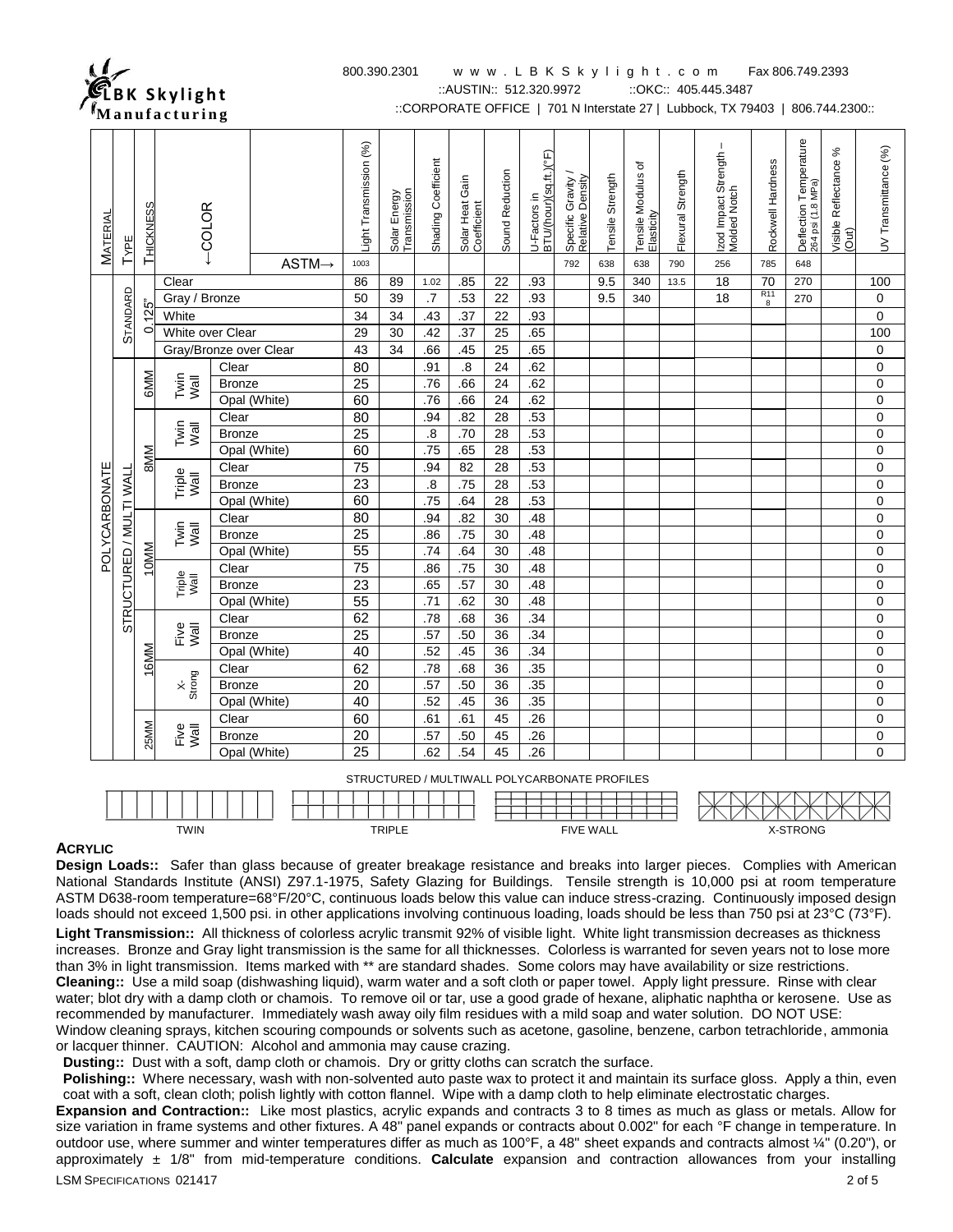

800.390.2301 w w w . L B K S k y l i g h t . c o m Fax 806.749.2393 ::AUSTIN:: 512.320.9972 :: OKC:: 405.445.3487 ::CORPORATE OFFICE | 701 N Interstate 27 | Lubbock, TX 79403 | 806.744.2300::

temperature measurements. To figure expansion and contraction, use a constant, the thermal expansion coefficient. The value for acrylic is 0.00004 in/(in.)(°F). Multiply panel length (inches) by the maximum possible temperature change and multiply the result by the coefficient. For example, if the temperature difference is 100°F (38°C) from winter night to noontime summer sun, an eight foot (96") acrylic sheet's length changes almost 3/8". Total Movement= Sheet Length XTemperature Difference XCoefficient = 96 in x100 °F X 0.00004 = 0.38 in. For **installation**, expansion clearance = half-total movement. Most installations occur in the mid-temperature range (55-75°F or 7-22°C). If you install outside this range, figure clearances using the above formula. Acrylic absorbs water in high relative humidities, leading to expansion. At relative humidities of 100%, 80%, and 60%, respective dimensional changes are 0.5%, 0.3%, and 0.2%. A temperature and/or humidity difference on opposite sides of a sheet may *cause slight bowing toward the higher value. As the*  differential lessens, the sheet resumes its original position. Dark-tinted acrylic (bronzes, grays excluding whites and ivories) with light *transmission less than 60% and facing the south or southwest expand more than colorless sheet due to solar energy absorption. Movement of these panels is about 1.4 times that of colorless or lightly tinted sheet. For 96" (8 feet) of 131-2 Bronze (29% light transmission), it would be: Total Movement= Sheet Length XTemperature DifferenceX Coefficient= 96 in x 100 °F X 0.00004 = 0.38 in.* For dark-tinted sheet: movement =  $0.38$  in.  $X$  1.4 =  $0.53$  in.

**Compatibility** Acrylic is manufactured from polymethyl methacrylate, based on oil and natural gas. Some gasketing materials used with glass contain plasticizers (solvents). These can dissolve acrylic sheet, as can nail polish remover, paint thinner, or alcohol. As with cleaning, ammonia will cause the clarity to change

**Codes and Regulations::** Acrylic meets the requirements of: ANSI Z97.1 for use as a Safety Glazing Material in Buildings (for thicknesses ≥ 0.080")*.* ANSI Z26.1 AS-4, 5, 6, & 7 for use as a Safety Glazing Mate*rial for Glazing Motor Vehicles,* Federal Motor Vehicle Safety Standard 302; Fla*mmability of Interior Materials,* Federal Motor Vehicle Safe*ty Standard 205; Safety Glazing.* Building Codes for use as a Light Transmitting Plastic: See BOCA Evaluation Service*s, Inc., Research Report #94-30,* See ICBO Evaluation Service, Inc.; Research Report #2158 *and* Refer to SBCCI PST & ESI Evaluation Report #93122 for Code Compliance State of Wisconsin Material Approval #950043-L*,* New York City MEA #145-80-M

**POLYCARBONATE TYPICAL PROPERTIES::** Available in bronze, gray, clear or white—although polycarbonate is more impact resistant than acrylic—it scratches easier.

 **STRUCTURED POLYCARBONATE::** (Bronze, Gray, Clear, Opal or other colors by special order)

**Weight::** One-eighth the weight of glass—may not require the structural support glass may need

**Bending::** Sheets must always be bent longitudinally—never across the width of the sheet

**Strength::** Virtually unbreakable even when exposed to elevated outdoor temperatures over a long period of time—will maintain structural integrity. Resists cracking and splintering

**UV Protection::** UV absorber is co-extruded onto the surface of the sheet forming a barrier against UV radiation

**Flammability::** Classified in accordance with ASTM standards and do not give off toxic gasses.

**Impact Resistance::** 8mm panel can withstand the impact of a 16 lb. weight falling 25 feet onto the panel with no breakage. Retains impact strength over a wide temperature range -40°F to 250°F.

**Installation::** Protective PE film should be kept on sheet until installed. Uv protected side marked on PE film and should be faced towards the sun. Top and bottom ends of sheet must always be sealed by means of aluminum or vent tape to prevent dust or dirt inside. Tape can then be protected with framework or U-Channel.

**BUTYL ARCHITECTURAL TAPE** (1/16" x 3/8" x 50')::An extruded, preformed architectural glazing tape furnished on release paper rolls. Based on a butyl rubber formulation with proven age and weather resistant properties, it is designed to create a long lasting, flexible weather seal between two surfaces which will be subjected to normal expansion/contraction and wind loading forces. The thickness is designed to be compressed approximately 10 percent at installation to accommodate surface alignments. Passes AAMA Spec. 807.3 and 804.3 for glazing tapes to be used with architectural aluminum.

**Typical Properties::** Base Polymer: butyl rubber (polyisobutylene), Solids Content: 100% solids (no asbestos), Cure Time: fullycured before application, Hardness: 20 durometer Shore "A" @ 77°F (25°C) / 70 durometer Shore "00" @ 77°F (25°C), Temperature Range: Application -10°F (-23°C) to 120°F (49°C), 70 durometer Shore "00" @ 77°F (25°C), Service -45°F (-43°C) to 190°F (88°C), Joint Movement: ±15% of joint width, Service Life: 20 year minimum.

#### **EPDM NEOPRENE GASKETS**

| Property                                               | <b>ASTM Test</b><br>Method | <b>Wedge Gaskets</b>           | <b>Accessory Gaskets</b>         |
|--------------------------------------------------------|----------------------------|--------------------------------|----------------------------------|
| Shore "A" Hardness                                     | $D-2240$                   | 68-71                          | 58-62                            |
| Compression Set, 22h @ 100°C Ozone Resistance, 100 mPa | D-395                      | 22-28%                         | 18-29%                           |
| 100h @ 40°C, 20% Elongation                            | D-1149                     | No Cracks                      | No Cracks                        |
| <b>Tensile Strength</b>                                | D-412                      | 1810-1925 psi (12.5-13.3 MPa)  | 1675-1750 psi (11.5-12.1 MPa)    |
| Elongation @ Rupture                                   | D-412                      | 350-530%                       | 375-550%                         |
| <b>Tear Strength</b>                                   | D-624                      | 143-209 lb/in (25.0-3636 kN/m) | 160-18 lb/in<br>(28.0-31.9 kN/m) |
| Brittleness Temperature @ -40°C                        | D-746                      | Pass                           | Pass                             |
| Flame Propagation, Option II                           | $C-1166$                   | No Limit                       | No Limit                         |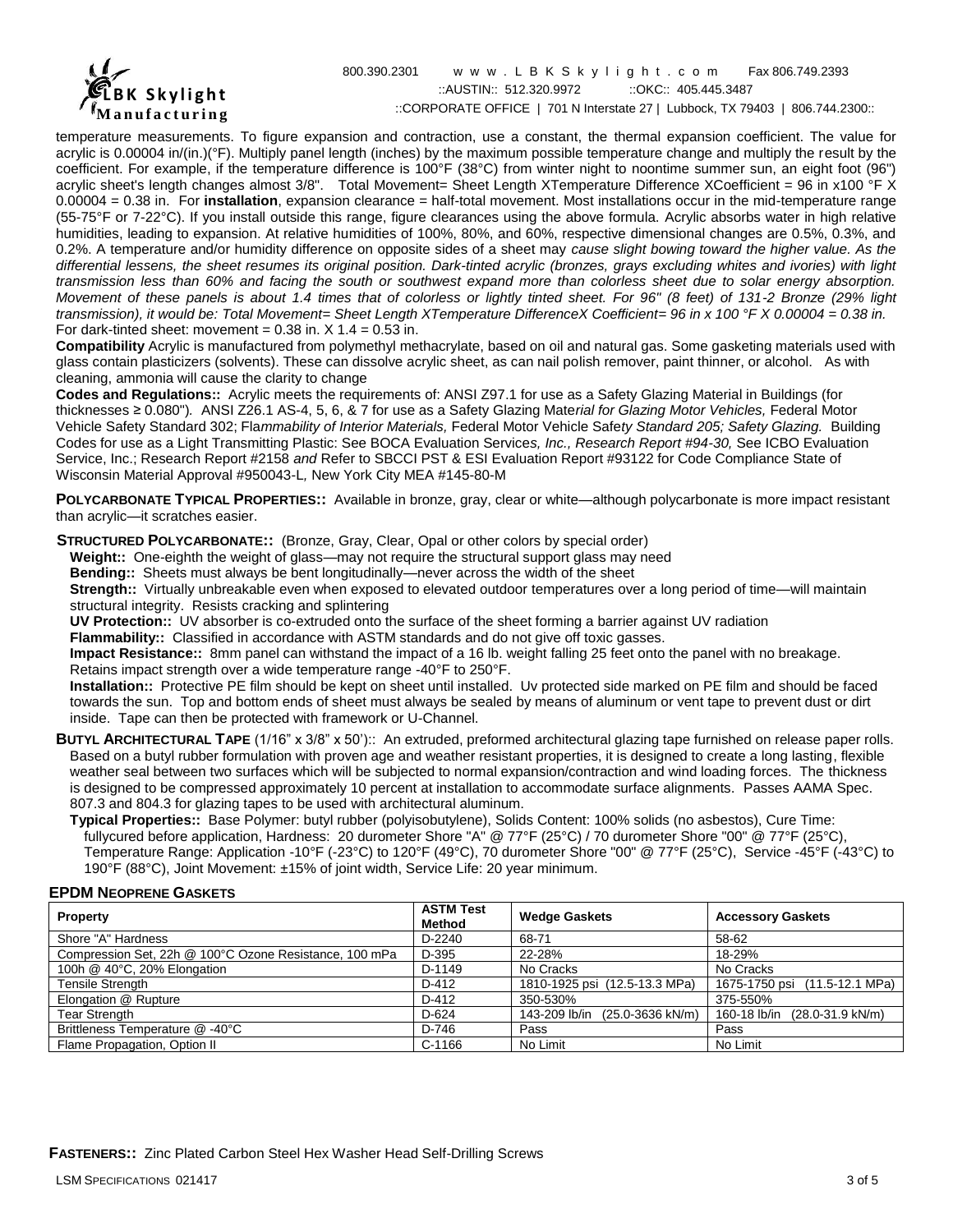

#### 800.390.2301 w w w . L B K S k y l i g h t . c o m Fax 806.749.2393 ::AUSTIN:: 512.320.9972 ::OKC:: 405.445.3487 ::CORPORATE OFFICE | 701 N Interstate 27 | Lubbock, TX 79403 | 806.744.2300::

| <b>LSM</b>      | <b>Width Across</b><br><b>Flats</b><br><b>Nominal Size</b> |       | <b>Width Across</b><br>Corners |       | <b>Head Height</b> |       | <b>Washer Diameter</b> | <b>Washer Thickness</b> |       |       |
|-----------------|------------------------------------------------------------|-------|--------------------------------|-------|--------------------|-------|------------------------|-------------------------|-------|-------|
| <b>Product</b>  |                                                            | Max   | Min                            | Min   | Max                | Min   | Max                    | Min                     | Max   | Min   |
| SF/CM           |                                                            | 0.25  | 0.244                          | 0.272 | 0.093              | 0.08  | 0.328                  | 0.302                   | 0.025 | 0.015 |
| <b>FP Rail</b>  |                                                            | 0.312 | 0.305                          | 0.34  | 0.12               | .105  | 0.414                  | 0.384                   | 0.031 | 0.019 |
| <b>FP Frame</b> |                                                            | 0.312 | 0.305                          | 0.34  | 0.155              | 0.139 | 0.432                  | 0.398                   | 0.039 | 0.022 |

Specification Requirements:: *Dimension: SAE J78 Drive Style: Hex Washer Head Material: Carbon Steel* Mechanical & Performance: SAE J78 Thread Requirements:<br>Coating: Fe/Zn 3A per ASTM F1941 Sizes 10 to 5/16", #3 Coating: Fe/Zn 3A per ASTM F1941

|                       | FRAMES:: All aluminum used in the manufacturing of skylights and retaining rails will be 6063-T5 aluminum (mill finish unless |
|-----------------------|-------------------------------------------------------------------------------------------------------------------------------|
| otherwise specified.) | <b>CHEMICAL PROPERTIES FOR 6063 ALLOY</b>                                                                                     |

|         | $\sim$     | $ -$                 | $\sim$<br>◡◡  | <b>MN</b>   | MG         | $\sim$ $\sim$<br>◡∩ | ZN       |       | DC<br>DU      | ∼    |
|---------|------------|----------------------|---------------|-------------|------------|---------------------|----------|-------|---------------|------|
| Minimum | 20<br>ں ے. | $- -$                | $\sim$ $\sim$ | $- -$       | . –<br>.45 | $- -$               | $- -$    | $- -$ | $- -$         | Rem. |
| Maximum | .60        | $\sim$ $\sim$<br>. ٽ | $\sim$<br>.   | $\sim$<br>. | .90        | $\cdot$             | . .<br>. | .     | $\sim$ $\sim$ |      |

 **CURB MOUNT MULLION BAR & CAP**



 $-1.750$  $-1.250$ 

 $\angle$  90° X.015DP.

DETAIL "A"

 $.625 -$ 

 $.250$ 

.625  $\overline{1}$  .500

 $50^{\frac{+1}{2}}$ 

CRIT

 $.250.312$ 

Ť

 $\frac{E}{Y}$  $\circ$ S 3.500 E  $\overline{D}$ 









# **CURB, INSULATED [NON-INSULATED]**

2.750

**Wood Nailer::** Dependent on height of curb—usually 2 x 9, but 2 x 6 and 2 x 12 or other height available